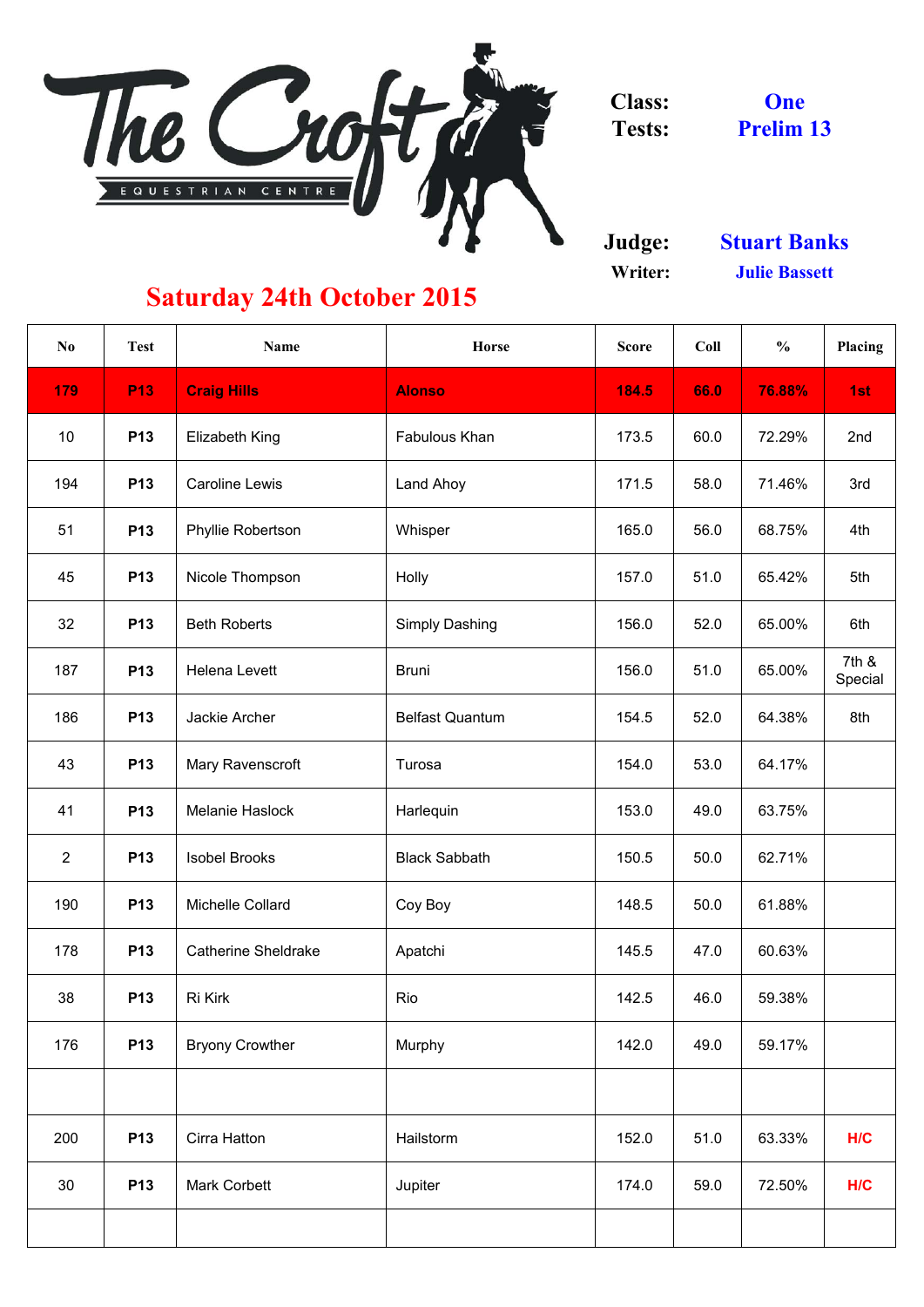

**Judge: Writer:**

| $\bf{N0}$ | <b>Test</b> | <b>Name</b>               | <b>Horse</b>                    | <b>Score</b> | Coll | $\frac{6}{6}$ | Placing          |
|-----------|-------------|---------------------------|---------------------------------|--------------|------|---------------|------------------|
| 196       | <b>N34</b>  | <b>Alison Whittenbury</b> | Fifi                            | 173.0        | 64.0 | 72.08%        | 1st              |
| 73        | <b>P18</b>  | Gemma Taylor              | <b>Topsy</b>                    | 162.5        | 54.0 | 67.71%        | 2nd              |
| 197       | <b>P18</b>  | <b>Andrew Ward</b>        | Ardella Mr Pepper Two           | 162.0        | 55.0 | 67.50%        | 3rd &<br>Special |
| 75        | <b>N34</b>  | <b>Melissa Howett</b>     | <b>Penstrumbly Alwynne</b>      | 161.5        | 62.5 | 67.29%        | 4th              |
| 177       | <b>P18</b>  | Jo Maycock                | Diamond                         | 158.0        | 54.0 | 65.83%        | 5th              |
| 51        | <b>P18</b>  | <b>Phyllie Robertson</b>  | Whisper                         | 157.5        | 55.0 | 65.63%        | 6th              |
| 59        | <b>P18</b>  | <b>Helen Dominick</b>     | Louis                           | 156.0        | 52.0 | 65.00%        | 7th              |
| 79        | <b>N34</b>  | Helen Jackson             | <b>Pencarder Ramano</b>         | 153.5        | 61.0 | 63.96%        | 8th              |
| 70        | <b>P18</b>  | <b>Helen Keen</b>         | Rathmolyon Freddie              | 153.0        | 51.0 | 63.75%        |                  |
| 180       | <b>N34</b>  | Aimee Slimin              | Draco                           | 152.0        | 59.5 | 63.33%        |                  |
| 55        | <b>P18</b>  | Paula Brazier             | <b>Wilderness Spring Melody</b> | 151.5        | 51.0 | 63.13%        |                  |
| 193       | <b>N34</b>  | <b>Yvonne Ennever</b>     | <b>Just William</b>             | 151.0        | 58.5 | 62.92%        |                  |
| 191       | <b>P18</b>  | <b>Claire Hubbard</b>     | Cupidor                         | 149.5        | 52.0 | 62.29%        |                  |
| 77        | <b>N34</b>  | Linda Elkington           | Leggo                           | 147.0        | 60.5 | 61.25%        |                  |
| 173       | <b>N34</b>  | Sue Pashen                | <b>Wolfegang Mayday Melody</b>  | 146.0        | 58.5 | 60.83%        |                  |
| 188       | <b>P18</b>  | <b>Helena Levett</b>      | <b>Bruni</b>                    | 145.5        | 51.0 | 60.63%        |                  |
| 74        | <b>P18</b>  | <b>Sally Legouix</b>      | Spirit of the Night             | 145.0        | 49.0 | 60.42%        |                  |
| 190       | <b>P18</b>  | <b>Michelle Collard</b>   | Coy Boy                         | 143.5        | 46.0 | 59.79%        |                  |
| 175       | <b>P18</b>  | Joanne Ibbotson           | Bo                              | 140.0        | 48.0 | 58.33%        |                  |
| 192       | <b>N34</b>  | Chris Wickham             | Mr Montague                     | 139.0        | 54.5 | 57.92%        |                  |
| 61        | <b>P18</b>  | Nicola Wilson             | Henwood                         | 137.5        | 46.0 | 57.29%        |                  |
| 82        | <b>N34</b>  | Lorraine Dehn             | Goldcrest                       | 129.5        | 50.0 | 53.96%        |                  |

**Two Prelim 18 Novice 34**

## **Saturday 24th October 2015**

**Claire Shoesmith Jenny Welham**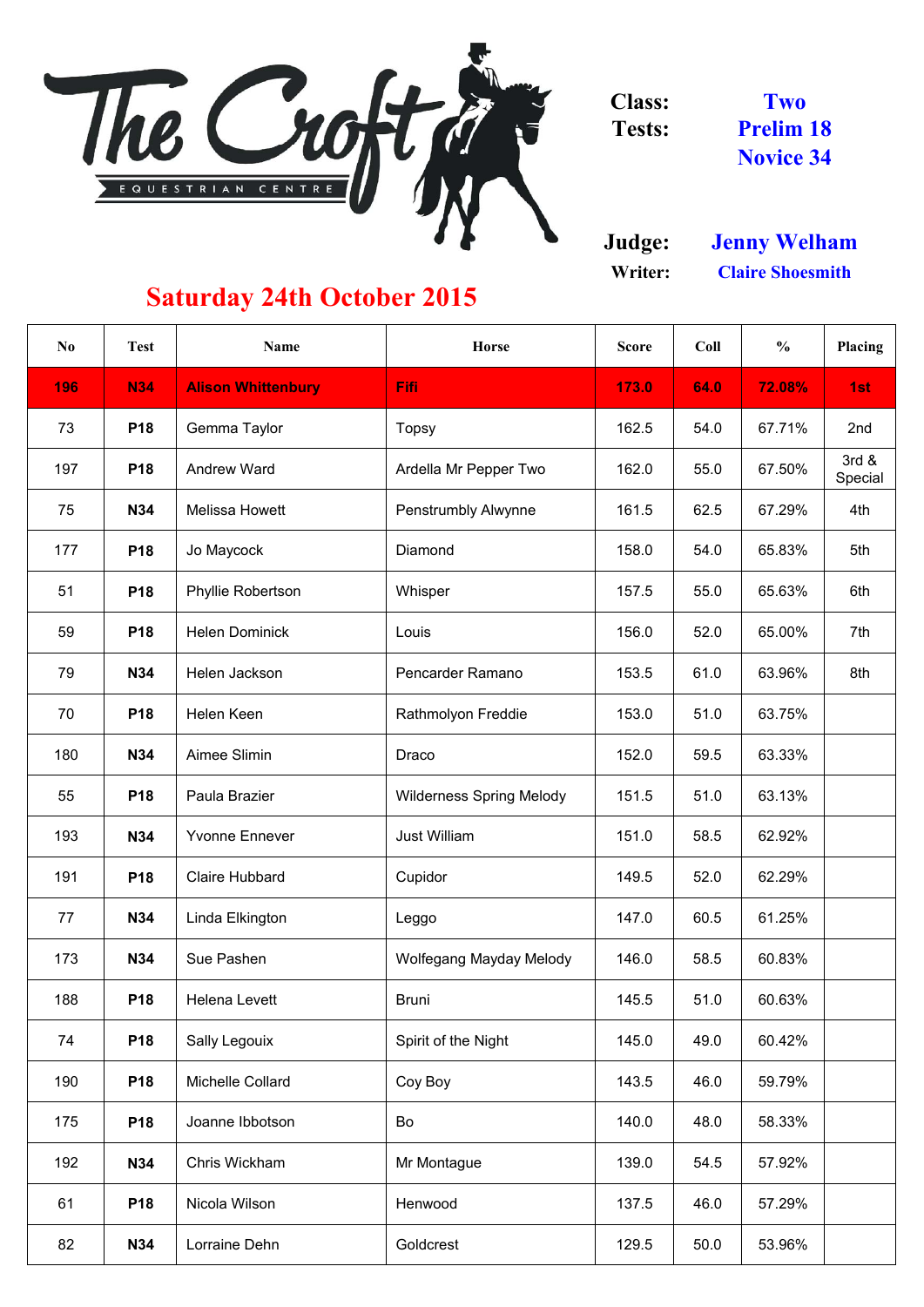

**Judge: Writer:**

| N <sub>0</sub> | <b>Test</b> | <b>Name</b>               | <b>Horse</b>               | <b>Score</b> | Coll | $\frac{0}{0}$ | Placing |
|----------------|-------------|---------------------------|----------------------------|--------------|------|---------------|---------|
| 196            | <b>E49</b>  | <b>Alison Whittenbury</b> | Fifi                       | 207.0        | 57.0 | 69.00%        | 1st     |
| 85             | <b>N28</b>  | <b>Mark Corbett</b>       | <b>Hidden Law</b>          | 163.0        | 54.0 | 67.92%        | 2nd     |
| 180            | <b>N28</b>  | Aimee Slimin              | Draco                      | 162.0        | 54.0 | 67.50%        | 3rd     |
| 198            | <b>N28</b>  | <b>Gary Yeoman</b>        | Alberto                    | 161.0        | 54.0 | 67.08%        | 4th     |
| 183            | E49         | <b>Hazel Boxall</b>       | Alfie                      | 200.5        | 54.0 | 66.83%        | 5th     |
| 199            | E49         | Cirra Hatton              | Dinosaur                   | 196          | 51   | 65.33%        | 6th     |
| 91             | <b>N28</b>  | <b>Annett Lattanzio</b>   | Lucky Castana              | 156.5        | 53.0 | 65.21%        | 7th     |
| 73             | <b>N28</b>  | Gemma Taylor              | <b>Topsy</b>               | 156.0        | 52.0 | 65.00%        | 8th     |
| 29             | E49         | <b>Susan Bates</b>        | Oakfield Tucker            | 193.5        | 52   | 64.50%        |         |
| 100            | <b>N28</b>  | <b>Claire Shoesmith</b>   | <b>Taiforgan Sir Monty</b> | 150.5        | 50.0 | 62.71%        |         |
| 173            | <b>N28</b>  | Sue Pashen                | Wolfegang Mayday Melody    | 147.5        | 51.0 | 61.46%        | Special |
| 90             | <b>N28</b>  | <b>Henrietta Shone</b>    | <b>Toffee</b>              | 147.0        | 49.0 | 61.25%        |         |
| 79             | <b>N28</b>  | Helen Jackson             | <b>Pencarder Ramano</b>    | 140.5        | 47.0 | 58.54%        |         |
| 177            | <b>N28</b>  | Jo Maycock                | Diamond                    | 139.5        | 48.0 | 58.13%        |         |
| 74             | <b>N28</b>  | <b>Sally Legouix</b>      | Spirit of the Night        | 139.5        | 45.0 | 58.13%        |         |
| 191            | <b>N28</b>  | <b>Claire Hubbard</b>     | Cupidor                    | 138.5        | 47.0 | 57.71%        |         |
| 195            | <b>N28</b>  | Lucy Harris               | <b>Apache Warrior</b>      | 138.5        | 45.0 | 57.71%        |         |
| 185            | <b>N28</b>  | Jo Gibbons                | <b>TK</b>                  | 136.5        | 46.0 | 56.88%        |         |
| 82             | <b>N28</b>  | Lorraine Dehn             | Goldcrest                  | 133.0        | 44.0 | 55.42%        |         |

**Sara Green Sam Amos**

**Three Novice 28 Elementary 49**

## **Saturday 24th October 2015**